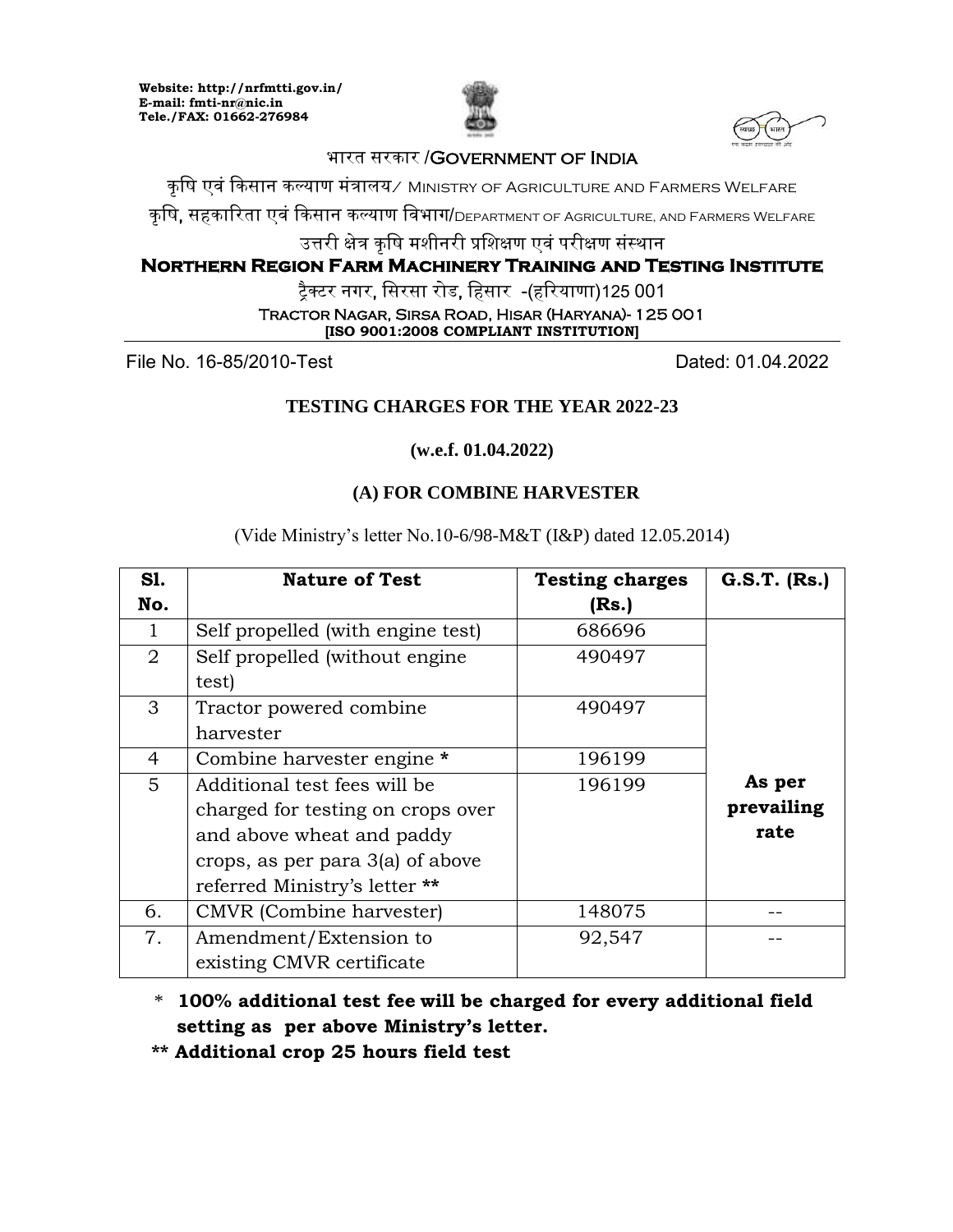#### **NOTE- 1**

- **1.** Both testing charges and G.S.T. are subject to revision by the respective Competent Authority from time to time.
- **2.** Both testing charges and G.S.T. should be deposited online.
- **3.** In case, where the manufacturers get the machine tested partly, i.e. test of few parameters, rather than going for full test, the test fee will be charged at the following rates:
	- (a) For testing of one parameter,the testing fee will be at the rate of 40% of the test fee (Self propelled (without engine test)/Tractor powered combine harvester).
	- (b) For testing of more than one parameter and upto 50% of the total test parameters, the test fee will be at the rate of 75% of the test fee.
	- (c) For full laboratory test (where laboratory and field tests are prescribed), test fee will be at 90% of the test fee. In the same way it will be applicable for field test as well.
- **4.** The test fee for confidential test would be 10% higher than the test fee applicable for Initial Commercial Test.
- **5.** Once the machine is submitted for full test and the test fee as required is deposited with the Institutes and subsequently if the manufacturer/applicant withdraws the machine from test, there shall be no refund of test fee.
- **6.** Additional test fee to the tune of 50% of the test fee applicable for 'Initial Commercial Test' will be chargeable for conversion of nature of test from 'Confidential' to 'Commercial' within the provisions contained in the 'Test Regulations'. Such fee shall be deposited by the applicant at the time of application with the Director of the Institute. However, the same shall be refunded if the conversion is not approved.
- **7.** The test fee shall be revised annually rather than revising the same after every three years. In this direction the test fee should be enhanced by 8 percent over the test fee prevailing in the previous year. The enhanced test fee shall be applicable w.e.f. 1st day of every fiscal year. The enhanced test fee may be made applicable on those machines which have been admitted for test on the 1st day of the fiscal year and thereafter.